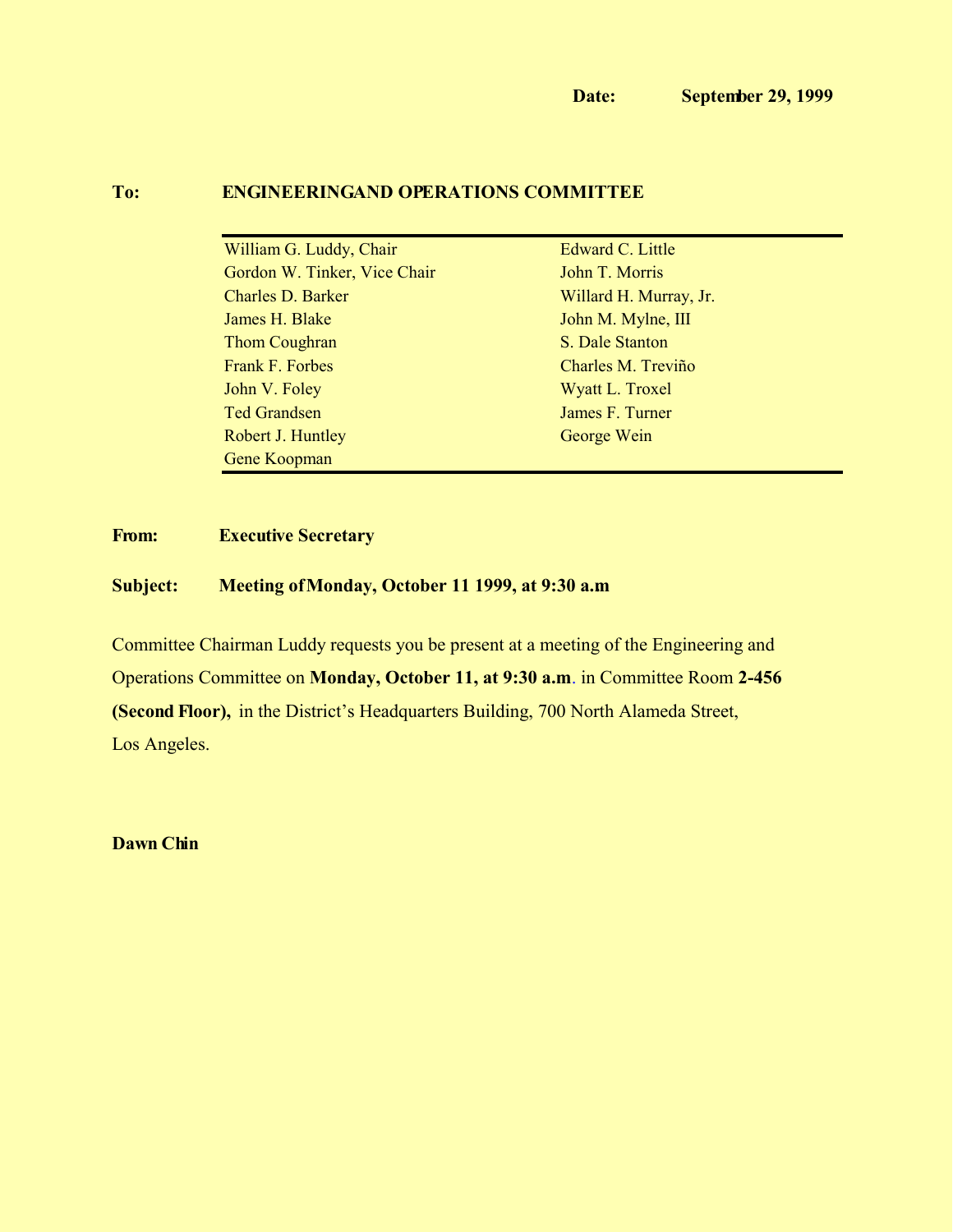

### *Engineering and Operations Committee Meeting with Board of Directors\**



### **October 11, 1999 9:30 AM**

**MWD Headquarters Building** ! **Room 2-456, 2nd Floor** ! **700 N. Alameda Street** ! **Los Angeles, CA 90012**

*\*The Metropolitan Water District's Engineering And Operations Committee meeting is noticed as a joint committee meeting with the Board of Directors for the purpose of compliance with the Brown Act. Members of the Board who are not assigned to the Engineering And Operations Committee may attend and participate as members of the Board, whether or not a quorum of the Board is present. In order to preserve the function of the committee as advisory to the Board, members of the Board who are not assigned to the Engineering And Operations Committee will not vote on matters before the Engineering And Operations Committee.*

- **1. ADDITIONS TO THE AGENDA** (As required by Gov. Code, § 54954.2(b).)
- **2. OPPORTUNITY FOR MEMBERS OF THE PUBLIC TO ADDRESS THE COMMITTEE ON MATTERS WITHIN THE COMMITTEE'S JURISDICTION** (As required by Gov. Code, § 54954.3(a).)
- **3. APPROVAL OF THE MINUTES OF THE ADJOURNED REGULAR MEETING OF THE ENGINEERING AND OPERATIONS COMMITTEE HELD SEPTEMBER 13, 1999**

#### **4. CONSENT CALENDAR ITEMS - ACTION**

**8-1** Appropriate \$220,000 and authorize design and construction to relocate the main entrance at the Henry J. Mills Filtration Plant. (E&O--Action)

#### **5. OTHER BOARD ITEMS - ACTION**

**9-1** Authorize amendment to agreement with San Bernardino County Museum, an increase of \$1,793,488 for a total agreement value of \$5,744,278, to complete paleontological resource monitoring, recovery, and curation services for the Eastside Reservoir Project. (E&O--Action)